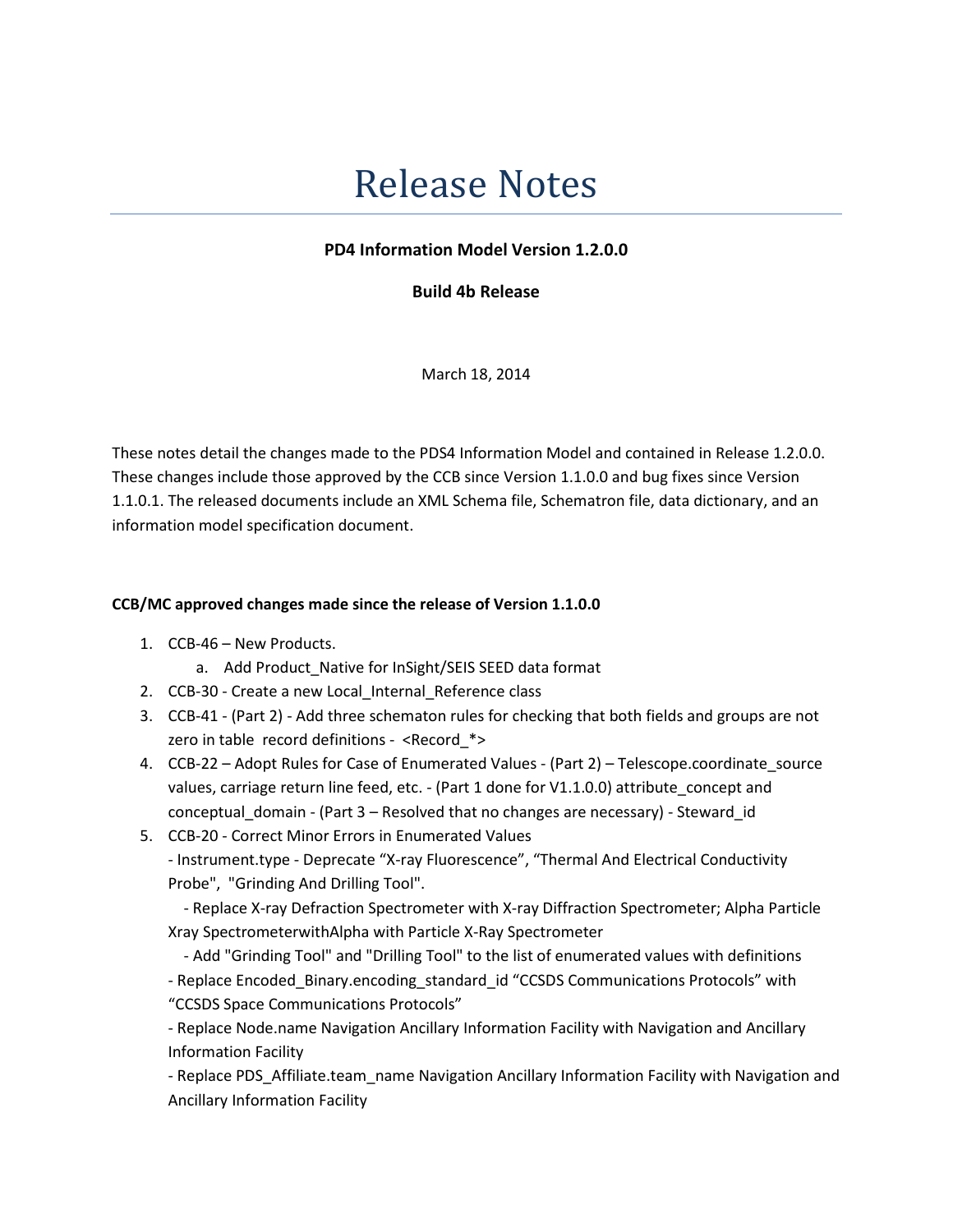- 6. CCB-29 Deprecate Display\_2D\_Image class
- 7. Add Display Dictionary.

## Bug Fixes

- 1. Add "parent\_of" to replace "subclass\_of", "extension\_of" and "restriction\_of" in <DD\_Association> and <DD\_Association\_External>
- 2. Delete duplicate permissible value 'collection to associate' from pds:Product Collection.pds:Reference List.pds:Internal Reference.
- 3. Replace "pds.jpl.nasa.gov/pds4/schema/released/" with "pds.nasa.gov/pds4/" in the PDS4 label for the schema and schematron files.
- 4. Add schematron rule to check that the pds: File/pds: file size unit = 'byte'
- 5. Restrict schematron rule pds:Target Identification/pds:Internal Reference to pds:Product\_Observational/pds:Observation\_Area/pds:Target\_Identification /pds:Internal\_Reference to eliminate conflict with similar associated with pds:Document.
- 6. remove dangling schematron rules for Discipline\_Facets, Group\_Facet1, and Group\_Facet2
- 7. replace the message "In Product Collection a description is required in Citation Information." with "In Product\_Bundle both Citation\_Information and its description are required." for the schematron rules associated with Product Bundle, Product Collection, Product Document, and Product\_Text\_File.
- 8. add the reference types investigation to instrument host, investigation to instrument, instrument\_host\_to\_instrument, target\_to\_instrument\_host, target\_to\_instrument, target\_to\_investigation to pds:Product\_Context/pds:Reference\_List/pds:Internal\_Reference.
- 9. add schematron rule to validate that the names of the first and second axis of an Array 2D Image must be set to Line and Sample.
- 10. add 'Product Native' to the test for Product Class.
- 11. deprecate 'carriage-return line-feed' from Checksum Manifest, Inventory, Transfer Manifest
- 12. remove extraneous blank from value of "restriction\_of " in DD\_Association/reference\_type
- 13. replaced 'CSSDS' with 'CCSDS' in Encoded\_Telemetry
- 14. replace 1 with 0 in "must be greater than 1" for validating number of characters in Citation\_Information.description
- 15. create simpleType definitions for all attributes
- 16. change data type of definition from ASCII\_Text\_Preserved to UTF8\_Text\_Preserved
- 17. change data type of description from ASCII Text Preserved to UTF8 Text Preserved
- 18. change data type of name from ASCII Short String Collapsed to UTF8\_Short\_String\_Collapsed
- 19. change data type of comment from ASCII\_Short\_String\_Collapsed to ASCII\_Text\_Preserved (disp)
- 20. deprecate Data\_Set\_PDS3.pds.start\_date\_time and add start\_time
- 21. deprecate Data\_Set\_PDS3.pds.stop\_date\_time and add stop\_time